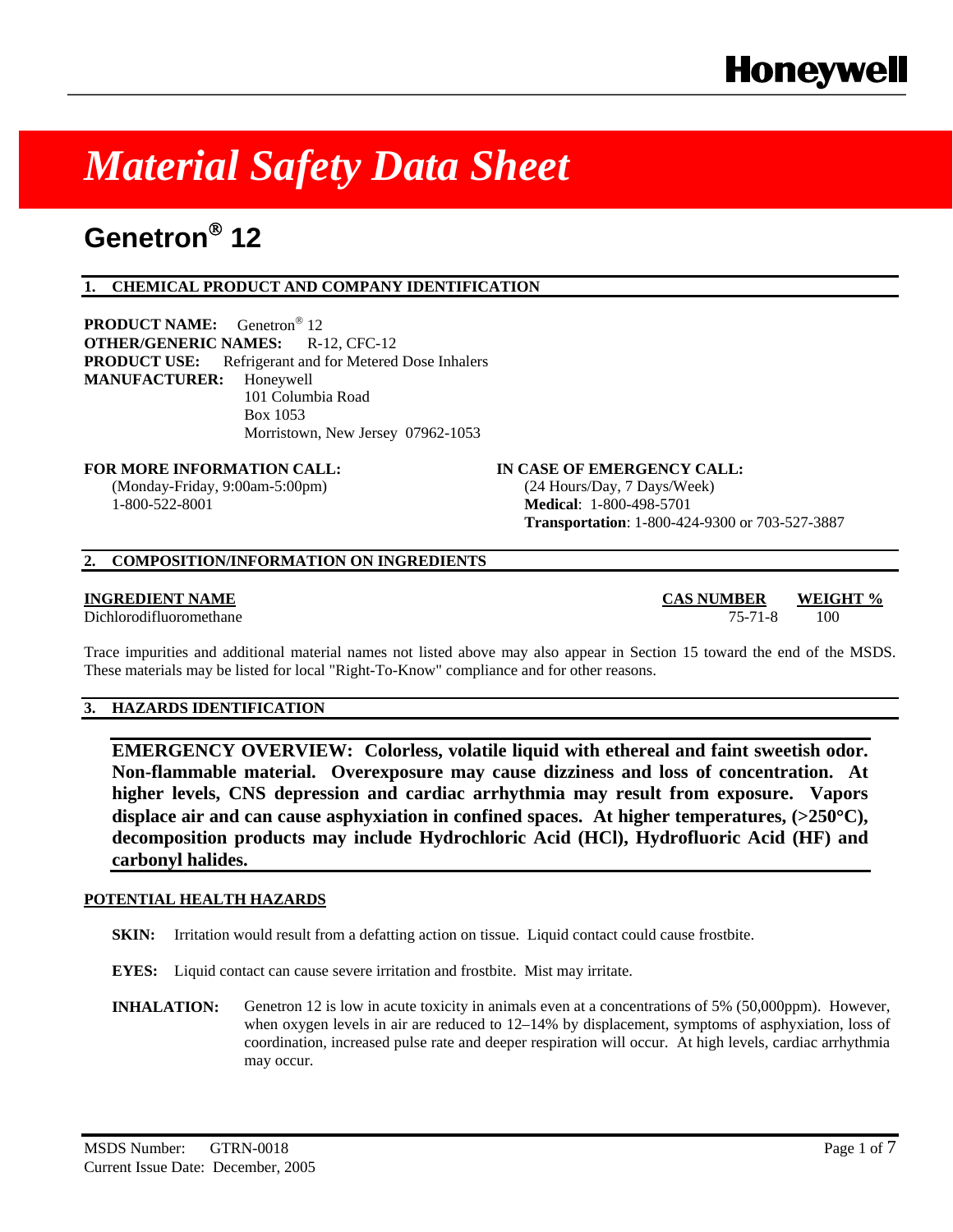**INGESTION:** Ingestion is unlikely because of the low boiling point of the material. Should it occur, discomfort in the gastrointestinal tract from rapid evaporation of the material and consequent evolution of gas would result. Some effects of inhalation and skin exposure would be expected.

**DELAYED EFFECTS:** None known

**Ingredients found on one of the OSHA designated carcinogen lists are listed below.** 

#### **INGREDIENT NAME NTP STATUS IARC STATUS OSHA LIST**

No ingredients listed in this section

**4. FIRST AID MEASURES** 

- **SKIN:** Promptly flush skin with water until all chemical is removed. If there is evidence of frostbite, bathe (do not rub) with lukewarm (not hot) water. If water is not available, cover with a clean, soft cloth or similar covering. Get medical attention if symptoms persist.
- **EYES:** Immediately flush eyes with large amounts of water for at least 15 minutes (in case of frostbite water should be lukewarm, not hot) lifting eyelids occasionally to facilitate irrigation. Get medical attention if symptoms persist.
- **INHALATION:** Immediately remove to fresh air. If breathing has stopped, give artificial respiration. Use oxygen as required, provided a qualified operator is available. Get medical attention. Do not give epinephrine (adrenaline).
- **INGESTION:** Ingestion is unlikely because of the physical properties and is not expected to be hazardous. Do not induce vomiting unless instructed to do so by a physician.
- **ADVICE TO PHYSICIAN:** Because of the possible disturbances of cardiac rhythm, catecholamine drugs, such as epinephrine, should be used with special caution and only in situations of emergency life support. Treatment of overexposure should be directed at the control of symptoms and the clinical conditions.

#### **5. FIRE FIGHTING MEASURES**

#### **FLAMMABLE PROPERTIES**

**FLASH POINT:** Gas, not applicable per DOT regulations **FLASH POINT METHOD:** Not applicable **AUTOIGNITION TEMPERATURE:** Unknown **UPPER FLAME LIMIT (volume % in air):** None\* **LOWER FLAME LIMIT (volume % in air):** None\* \*Based on ASHRAE Standard 34 with match ignition **FLAME PROPAGATION RATE (solids):** Not applicable **OSHA FLAMMABILITY CLASS:** Not applicable

#### **EXTINGUISHING MEDIA:**

Use any standard agent – choose the one most appropriate for type of surrounding fire (material itself is not flammable)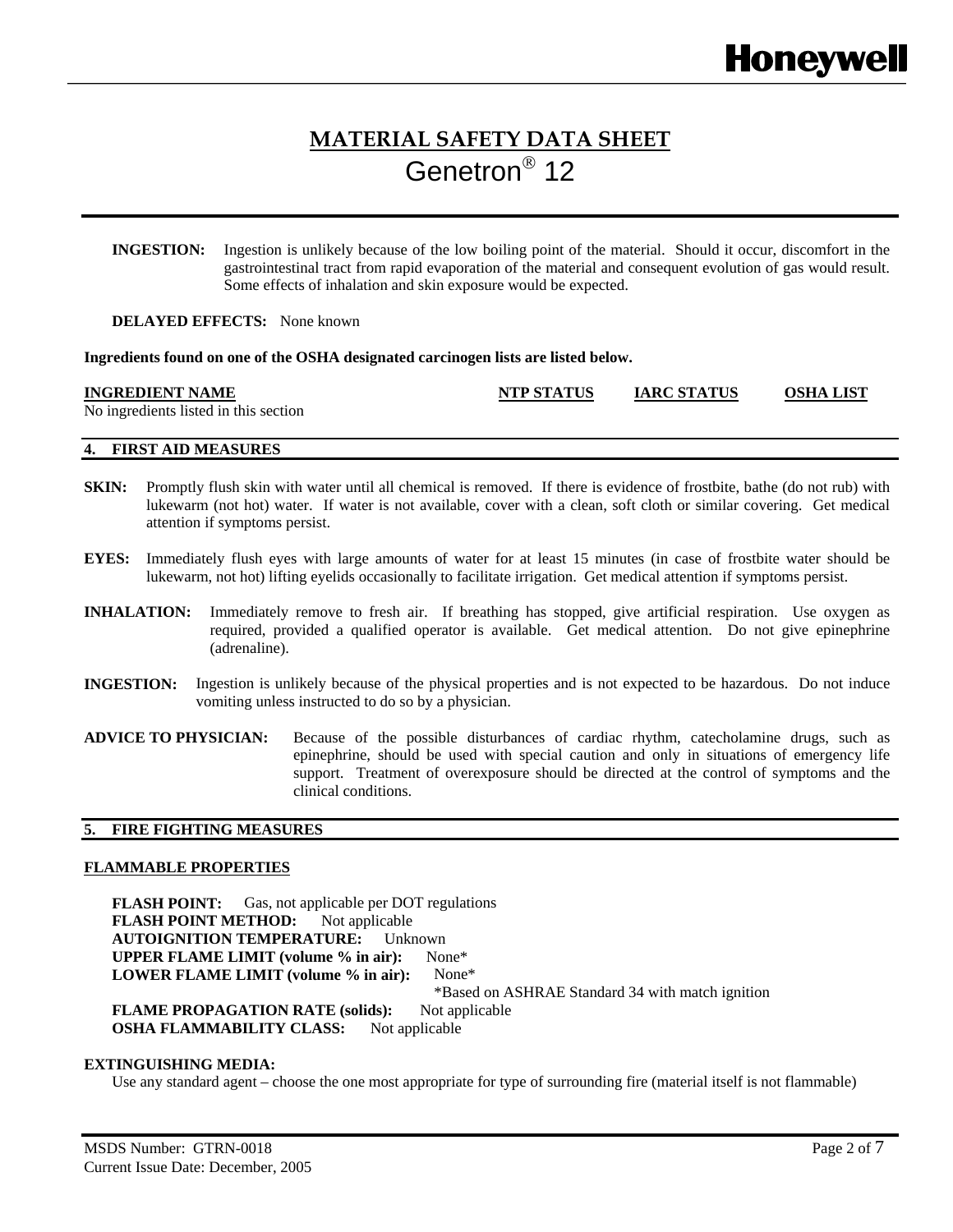#### **UNUSUAL FIRE AND EXPLOSION HAZARDS:**

Contact with certain reactive metals may result in formation of explosive or exothermic reactions under specific conditions (e.g. very high temperatures and/or appropriate pressures).

#### **SPECIAL FIRE FIGHTING PRECAUTIONS/INSTRUCTIONS:**

Firefighters should wear self-contained, NIOSH-approved breathing apparatus for protection against possible toxic decomposition products. Proper eye and skin protection should be provided. Use water spray to keep fire-exposed containers cool.

#### **6. ACCIDENTAL RELEASE MEASURES**

**IN CASE OF SPILL OR OTHER RELEASE:** (Always wear recommended personal protective equipment.) Evacuate unprotected personnel. Protected personnel should remove ignition sources and shut off leak, if without risk, and provide ventilation. Unprotected personnel should not return until air has been tested and determined safe, including lowlying areas.

#### **Spills and releases may have to be reported to Federal and/or local authorities. See Section 15 regarding reporting requirements.**

### **7. HANDLING AND STORAGE**

**NORMAL HANDLING:** (Always wear recommended personal protective equipment.) Avoid breathing vapors and liquid contact with eyes, skin or clothing. Do not puncture or drop cylinders, expose them to open flame or excessive heat. Use authorized cylinders only. Follow standard safety precautions for handling and use of compressed gas cylinders.

#### **STORAGE RECOMMENDATIONS:**

Store in a cool, well-ventilated area of low fire risk and out of direct sunlight. Protect cylinder and its fittings from physical damage. Storage in subsurface locations should be avoided. Close valve tightly after use and when empty.

#### **8. EXPOSURE CONTROLS/PERSONAL PROTECTION**

#### **ENGINEERING CONTROLS:**

Provide local ventilation at filling zones and areas where leakage is probable. Mechanical (general) ventilation may be adequate for other operating and storage areas.

#### **PERSONAL PROTECTIVE EQUIPMENT**

#### **SKIN PROTECTION:**

Skin contact with refrigerant may cause frostbite. General work clothing and gloves (leather) should provide adequate protection. If prolonged contact with the liquid or gas is anticipated, insulated gloves constructed of PVA, neoprene or butyl rubber should be used. Any contaminated clothing should be promptly removed and washed before reuse.

#### **EYE PROTECTION:**

For normal conditions, wear safety glasses. Where there is reasonable probability of liquid contact, wear chemical safety goggles.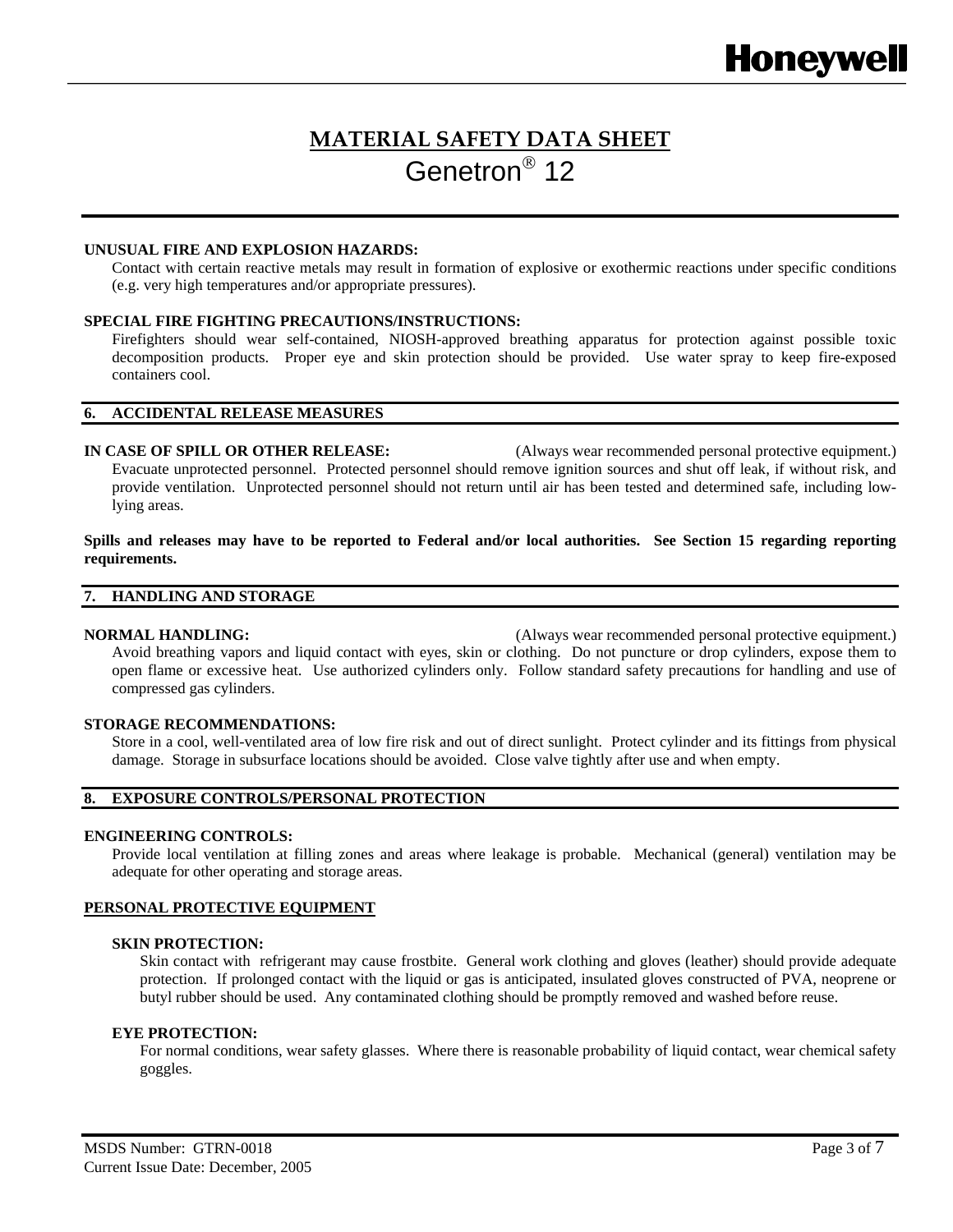# **Honeywell**

## **MATERIAL SAFETY DATA SHEET** Genetron® 12

#### **RESPIRATORY PROTECTION:**

None generally required for adequately ventilated work situations. For accidental release or non-ventilated situations, or release into confined space, where the concentration may be above the PEL of 1,000 ppm, use a self-contained, NIOSH approved breathing apparatus or supplied air respirator. For escape: use the former or a NIOSH-approved gas mask with organic vapor canister.

#### **ADDITIONAL RECOMMENDATIONS:**

Where contact with liquid is likely, such as in a spill or leak, impervious boots and clothing should be worn. High doselevel warning signs are recommended for areas of principle exposure. Provide eyewash stations and quick-drench shower facilities at convenient locations. For tank cleaning operations, see OSHA regulations, 29 CFR 1910.132 and 29 CFR 1910.133.

#### **EXPOSURE GUIDELINES**

| <b>INGREDIENT NAME</b>  | <b>ACGIH TLV</b> | <b>OSHA PEL</b>    | <b>OTHER LIMIT</b> |
|-------------------------|------------------|--------------------|--------------------|
| Dichlorodifluoromethane | None             | $1000$ ppm $(8hr)$ | None               |

\* = Limit established by AlliedSignal.

\*\* = Workplace Environmental Exposure Level (AIHA).

\*\*\* = Biological Exposure Index (ACGIH).

**OTHER EXPOSURE LIMITS FOR POTENTIAL DECOMPOSITION PRODUCTS:** 

Hydrogen Fluoride: ACGIH TLV = 2 ppm ceiling, 0.5 ppm TLV-TWA

#### **9. PHYSICAL AND CHEMICAL PROPERTIES**

| <b>APPEARANCE:</b> Clear, colorless liquid and vapor |                                 |                                                   |                                 |  |
|------------------------------------------------------|---------------------------------|---------------------------------------------------|---------------------------------|--|
| <b>PHYSICAL STATE:</b>                               |                                 | Gas at ambient temperatures                       |                                 |  |
| <b>MOLECULAR WEIGHT:</b>                             | 120.9                           |                                                   |                                 |  |
| <b>CHEMICAL FORMULA:</b>                             | CCl <sub>2</sub> F <sub>2</sub> |                                                   |                                 |  |
| <b>ODOR:</b>                                         | Faint ethereal odor             |                                                   |                                 |  |
| <b>SPECIFIC GRAVITY</b> (water $= 1.0$ ):            |                                 | 1.34 @ 30 $\rm{^{\circ}C}$ (86 $\rm{^{\circ}F}$ ) |                                 |  |
| <b>SOLUBILITY IN WATER (weight %):</b>               |                                 | Unknown                                           |                                 |  |
| <b>pH:</b> Neutral                                   |                                 |                                                   |                                 |  |
| <b>BOILING POINT:</b>                                |                                 | $-29.8$ °C ( $-21.6$ °F)                          |                                 |  |
| <b>FREEZING POINT:</b>                               |                                 | $-157.7$ °C (-252°F)                              |                                 |  |
| <b>VAPOR PRESSURE:</b>                               |                                 | 94.9 psia @ 70°F                                  |                                 |  |
|                                                      |                                 | 195.6 psia @ 130°F                                |                                 |  |
| VAPOR DENSITY $(air = 1.0)$ :                        |                                 | 4.2                                               |                                 |  |
| <b>EVAPORATION RATE:</b>                             | >1                              |                                                   | <b>COMPARED TO:</b> $CCl_4 = 1$ |  |
| % VOLATILES:                                         | 100                             |                                                   |                                 |  |
| <b>FLASH POINT:</b>                                  |                                 | Not applicable                                    |                                 |  |

(Flash point method and additional flammability data are found in Section 5.)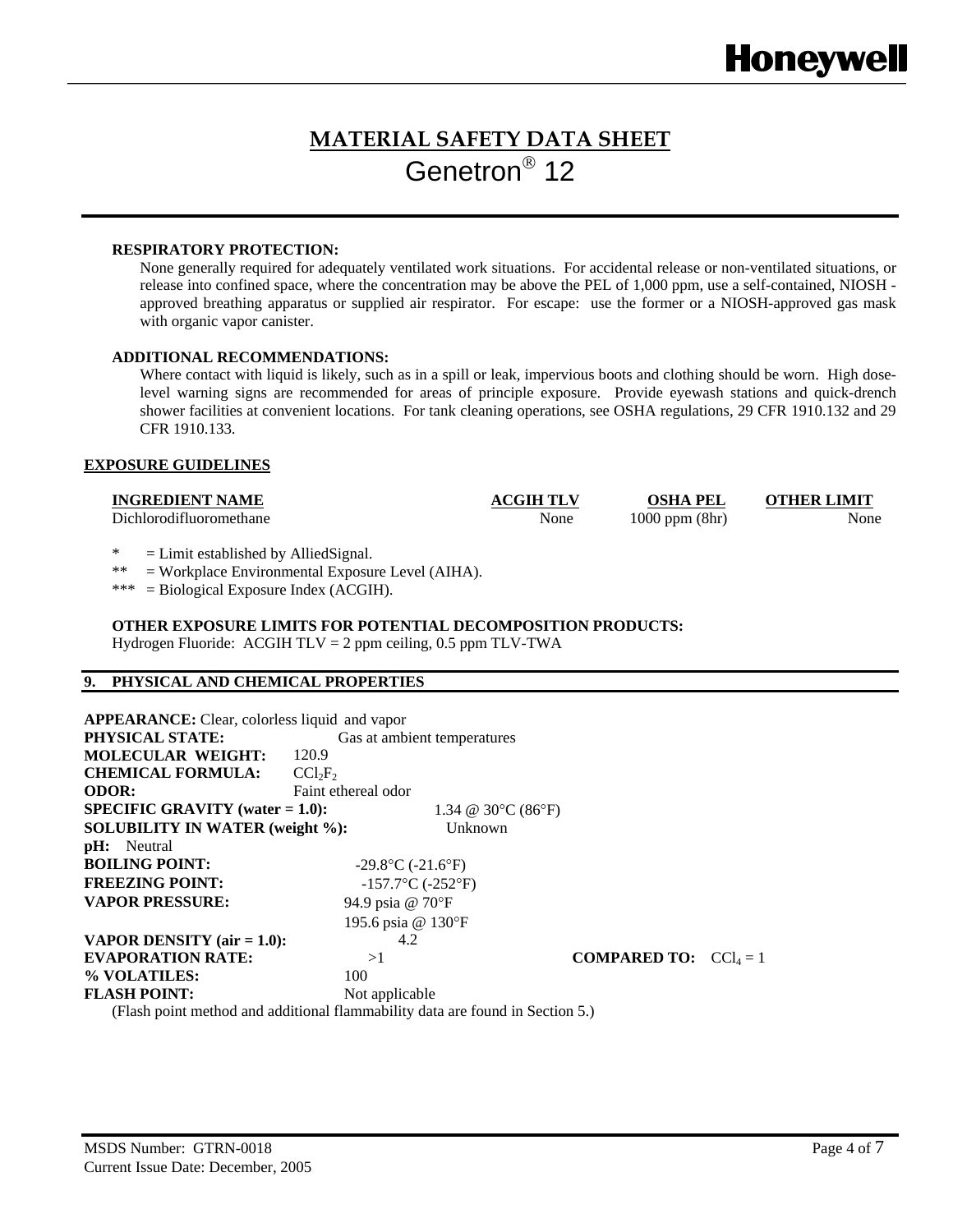#### **10. STABILITY AND REACTIVITY**

#### **NORMALLY STABLE? (CONDITIONS TO AVOID):**

The product is stable.

Do not mix with oxygen or air above atmospheric pressure. Any source of high temperature, such as lighted cigarettes, flames, hot spots or welding may yield toxic and/or corrosive decomposition products.

#### **INCOMPATIBILITIES:**

(Under specific conditions: e.g. very high temperatures and/or appropriate pressures) – Freshly abraded aluminum surfaces (may cause strong exothermic reaction). Chemically active metals: potassium, calcium, and powdered aluminum, magnesium and zinc.

#### **HAZARDOUS DECOMPOSITION PRODUCTS:**

Halogens, halogen acids and possibly carbonyl halides.

#### **HAZARDOUS POLYMERIZATION:**

Will not occur.

#### **11. TOXICOLOGICAL INFORMATION**

#### **IMMEDIATE (ACUTE) EFFECTS:**

 $LC_{50}$ : 4 hr. (rat) - > 760,000 ppm Cardiac Sensitization threshold (dog) – 50,000 ppm 10 min  $EC_{50} - 254,000$  ppm

#### **DELAYED (SUBCHRONIC AND CHRONIC) EFFECTS:**

Subchronic: NOEL - 10,000 ppm

#### **OTHER DATA:**

Teratology: Not a teratogen

#### **12. ECOLOGICAL INFORMATION**

**Degradability (BOD):** Genetron 12 is a gas at room temperature; therefore, it is unlikely to remain in water. **Octanol Water Partition Coefficient:** Unknown

#### **13. DISPOSAL CONSIDERATIONS**

#### **RCRA**

**Is the unused product a RCRA hazardous waste if discarded?** Not a hazardous waste **If yes, the RCRA ID number is:** Not applicable

#### **OTHER DISPOSAL CONSIDERATIONS:**

Disposal must comply with federal, state, and local disposal or discharge laws. Genetron 12 is subject to U.S. Environmental Protection Agency Clean Air Act Regulations Section 608 in 40 CFR Part 82 regarding refrigerant recycling.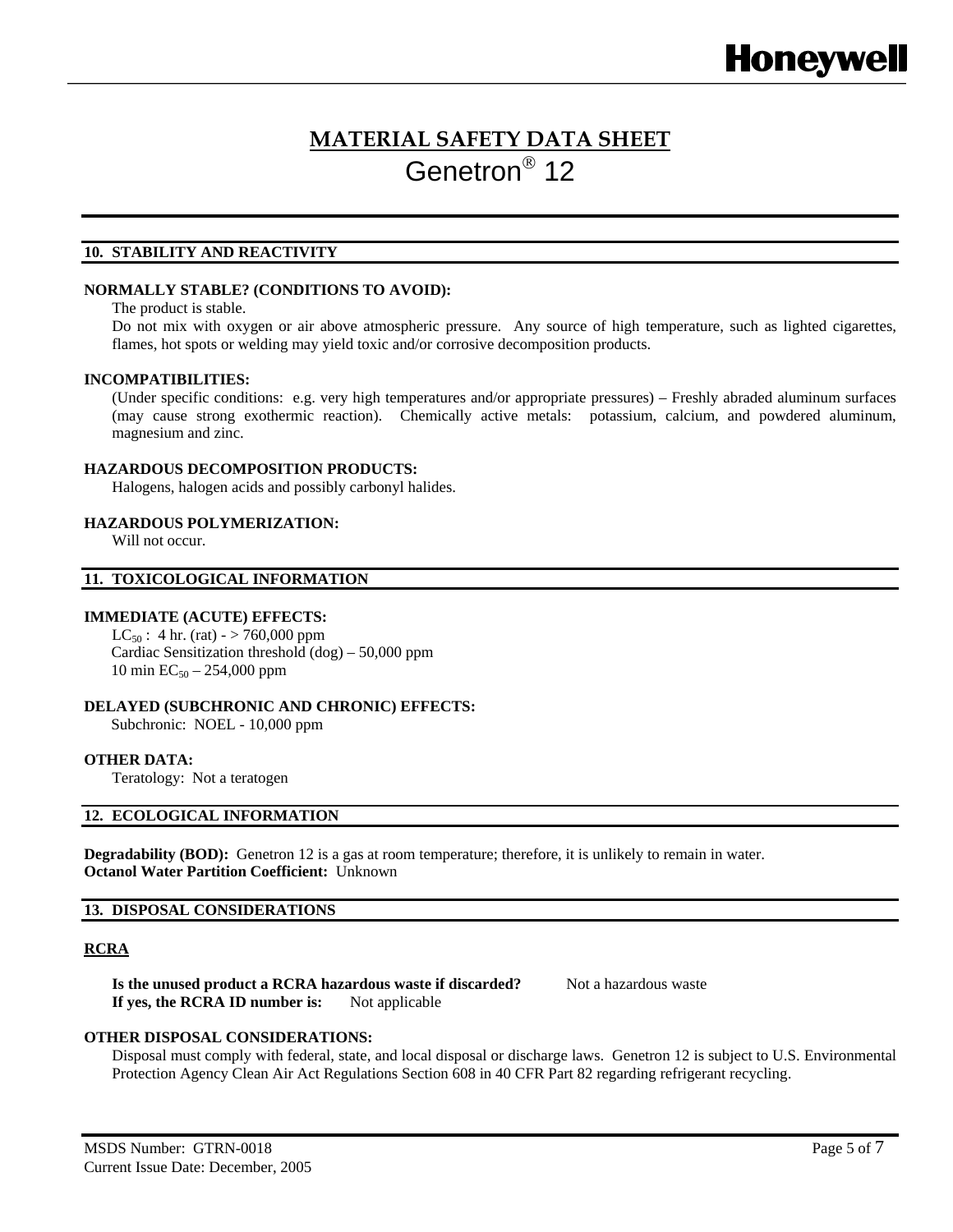The information offered here is for the product as shipped. Use and/or alterations to the product such as mixing with other materials may significantly change the characteristics of the material and alter the RCRA classification and the proper disposal method.

#### **14. TRANSPORT INFORMATION**

**US DOT HAZARD CLASS:** US DOT PROPER SHIPPING NAME: Dichlorodifluoromethane US DOT HAZARD CLASS: 2.2 US DOT PACKING GROUP: Not applicable

#### **US DOT ID NUMBER:** UN1028

For additional information on shipping regulations affecting this material, contact the information number found in Section 1.

#### **15. REGULATORY INFORMATION**

#### **TOXIC SUBSTANCES CONTROL ACT (TSCA)**

**TSCA INVENTORY STATUS:** Listed on the TSCA inventory

**OTHER TSCA ISSUES:** Subject to Section 12(b) export notification. May contain 0-10 ppm Ethane, 2-chloro-1,1,1trifluoro, CAS# 75-88-7

#### **SARA TITLE III/CERCLA**

"Reportable Quantities" (RQs) and/or "Threshold Planning Quantities" (TPQs) exist for the following ingredients.

| <b>INGREDIENT NAME</b>  | <b>SARA/CERCLA RO (lb.)</b> | <b>SARA EHS TPO (lb.)</b> |
|-------------------------|-----------------------------|---------------------------|
| Dichlorodifluoromethane | 5000                        | None                      |

**Spills or releases resulting in the loss of any ingredient at or above its RQ requires immediate notification to the National Response Center [(800) 424-8802] and to your Local Emergency Planning Committee.** 

**SECTION 311 HAZARD CLASS:** IMMEDIATE PRESSURE

#### **SARA 313 TOXIC CHEMICALS**:

The following ingredients are SARA 313 "Toxic Chemicals". CAS numbers and weight percents are found in Section 2.

#### **INGREDIENT NAME COMMENT**

Dichlorodifluoromethane None None

#### **STATE RIGHT-TO-KNOW**

In addition to the ingredients found in Section 2, the following are listed for state right-to-know purposes.

#### **INGREDIENT NAME WEIGHT % COMMENT**

No ingredients listed in this section

#### MSDS Number: GTRN-0018 Page 6 of 7 Current Issue Date: December, 2005